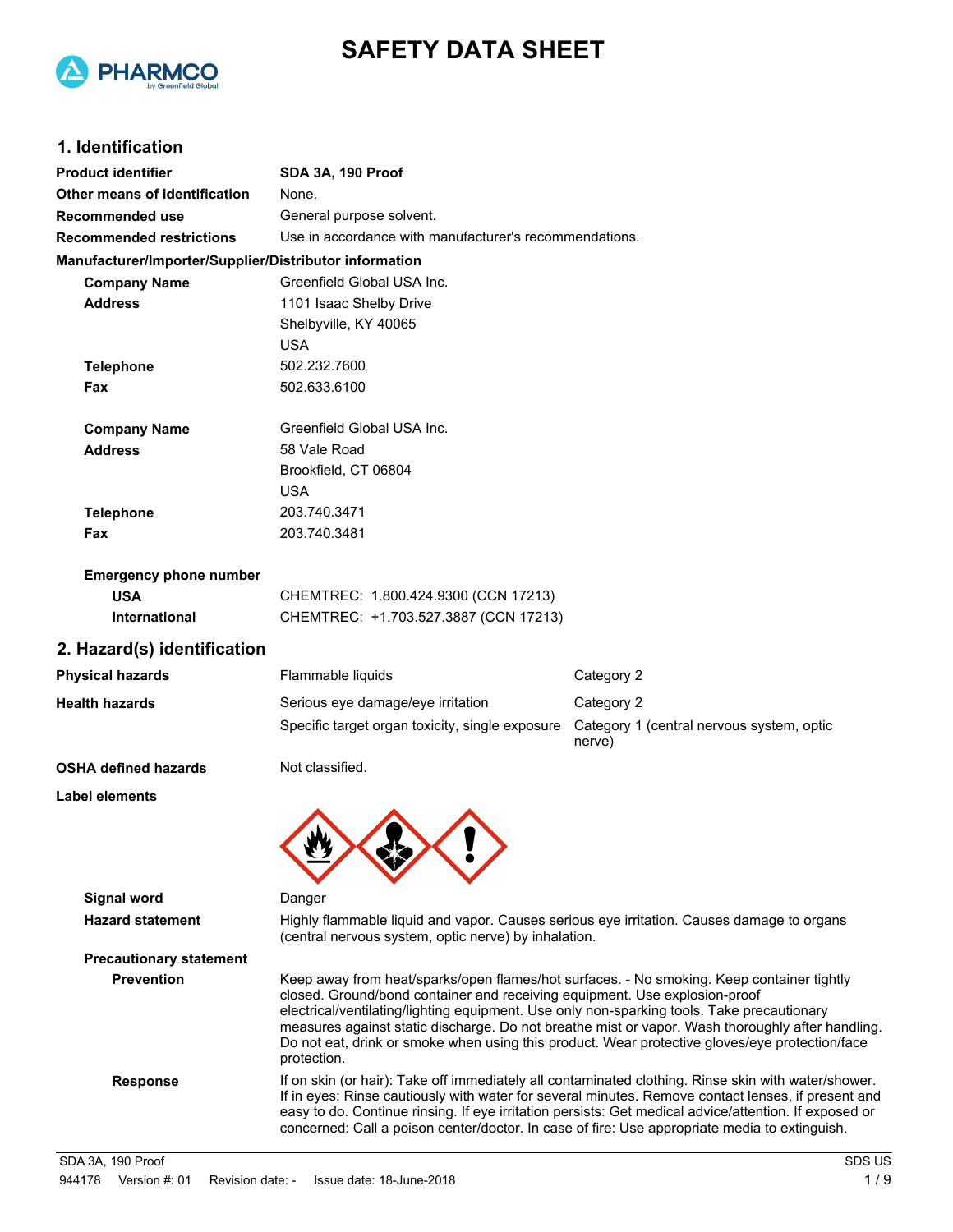| <b>Storage</b>                               | Store in a well-ventilated place. Keep cool. Store locked up.                                       |
|----------------------------------------------|-----------------------------------------------------------------------------------------------------|
| <b>Disposal</b>                              | Dispose of contents/container in accordance with local/regional/national/international regulations. |
| Hazard(s) not otherwise<br>classified (HNOC) | None known.                                                                                         |
| <b>Supplemental information</b>              | None.                                                                                               |

# **3. Composition/information on ingredients**

# **Mixtures**

| <b>Chemical name</b>                                                         |                                                                                                                                                                                                                                                                                                                                                                                                                                                                                                                       | <b>CAS number</b> | $\%$      |
|------------------------------------------------------------------------------|-----------------------------------------------------------------------------------------------------------------------------------------------------------------------------------------------------------------------------------------------------------------------------------------------------------------------------------------------------------------------------------------------------------------------------------------------------------------------------------------------------------------------|-------------------|-----------|
| Ethyl alcohol                                                                |                                                                                                                                                                                                                                                                                                                                                                                                                                                                                                                       | $64 - 17 - 5$     | $65 - 95$ |
| Methyl alcohol                                                               |                                                                                                                                                                                                                                                                                                                                                                                                                                                                                                                       | 67-56-1           | $3 - 5$   |
| Water                                                                        |                                                                                                                                                                                                                                                                                                                                                                                                                                                                                                                       | 7732-18-5         | $3 - 30$  |
| <b>Composition comments</b>                                                  | All concentrations are in percent by weight unless otherwise indicated.                                                                                                                                                                                                                                                                                                                                                                                                                                               |                   |           |
| 4. First-aid measures                                                        |                                                                                                                                                                                                                                                                                                                                                                                                                                                                                                                       |                   |           |
| <b>Inhalation</b>                                                            | Move to fresh air. Call a physician if symptoms develop or persist.                                                                                                                                                                                                                                                                                                                                                                                                                                                   |                   |           |
| <b>Skin contact</b>                                                          | Take off immediately all contaminated clothing. Rinse skin with water/shower. Get medical<br>attention if irritation develops and persists.                                                                                                                                                                                                                                                                                                                                                                           |                   |           |
| Eye contact                                                                  | Immediately flush eyes with plenty of water for at least 15 minutes. Remove contact lenses, if<br>present and easy to do. Continue rinsing. Get medical attention if irritation develops and persists.                                                                                                                                                                                                                                                                                                                |                   |           |
| Ingestion                                                                    | If swallowed: Immediately call a poison center or doctor/physician. Rinse mouth. Do not induce<br>vomiting without advice from poison control center. If vomiting occurs, keep head low so that<br>stomach content doesn't get into the lungs. Do not use mouth-to-mouth method if victim ingested<br>the substance. Induce artificial respiration with the aid of a pocket mask equipped with a one-way<br>valve or other proper respiratory medical device.                                                         |                   |           |
| <b>Most important</b><br>symptoms/effects, acute and<br>delayed              | Narcosis. Headache. Behavioral changes. Decrease in motor functions. Severe eye irritation.<br>Symptoms may include stinging, tearing, redness, swelling, and blurred vision. Coughing.<br>Methanol: Human exposure to methanol may result in illness, systemic poisoning, blindness, optic<br>nerve damage and perhaps death, after being ingested, absorbed through the skin or inhaled.<br>Death due to cardiac or respiratory failure has been reported in some cases from consumption of<br>as little as 30 mls. |                   |           |
| Indication of immediate<br>medical attention and special<br>treatment needed | Provide general supportive measures and treat symptomatically. Thermal burns: Flush with water<br>immediately. While flushing, remove clothes which do not adhere to affected area. Call an<br>ambulance. Continue flushing during transport to hospital. Keep victim under observation.<br>Symptoms may be delayed.                                                                                                                                                                                                  |                   |           |
| <b>General information</b>                                                   | Take off all contaminated clothing immediately. If you feel unwell, seek medical advice (show the<br>label where possible). Ensure that medical personnel are aware of the material(s) involved, and<br>take precautions to protect themselves. Show this safety data sheet to the doctor in attendance.                                                                                                                                                                                                              |                   |           |
| 5. Fire-fighting measures                                                    |                                                                                                                                                                                                                                                                                                                                                                                                                                                                                                                       |                   |           |
| Suitable extinguishing media                                                 | Water fog. Alcohol resistant foam. Dry chemical powder. Carbon dioxide (CO2).                                                                                                                                                                                                                                                                                                                                                                                                                                         |                   |           |
| Unsuitable extinguishing<br>media                                            | Do not use water jet as an extinguisher, as this will spread the fire.                                                                                                                                                                                                                                                                                                                                                                                                                                                |                   |           |
| Specific hazards arising from<br>the chemical                                | Vapors may form explosive mixtures with air. Vapors may travel considerable distance to a source<br>of ignition and flash back. During fire, gases hazardous to health may be formed. Combustion<br>products may include: carbon oxides.                                                                                                                                                                                                                                                                              |                   |           |
| Special protective equipment<br>and precautions for firefighters             | Self-contained breathing apparatus and full protective clothing must be worn in case of fire.                                                                                                                                                                                                                                                                                                                                                                                                                         |                   |           |
| <b>Fire fighting</b><br>equipment/instructions                               | In case of fire and/or explosion do not breathe fumes. Move containers from fire area if you can do<br>so without risk. Use water spray to keep fire-exposed containers cool.                                                                                                                                                                                                                                                                                                                                         |                   |           |
| <b>Specific methods</b>                                                      | Use standard firefighting procedures and consider the hazards of other involved materials.                                                                                                                                                                                                                                                                                                                                                                                                                            |                   |           |
| <b>General fire hazards</b>                                                  | Highly flammable liquid and vapor.                                                                                                                                                                                                                                                                                                                                                                                                                                                                                    |                   |           |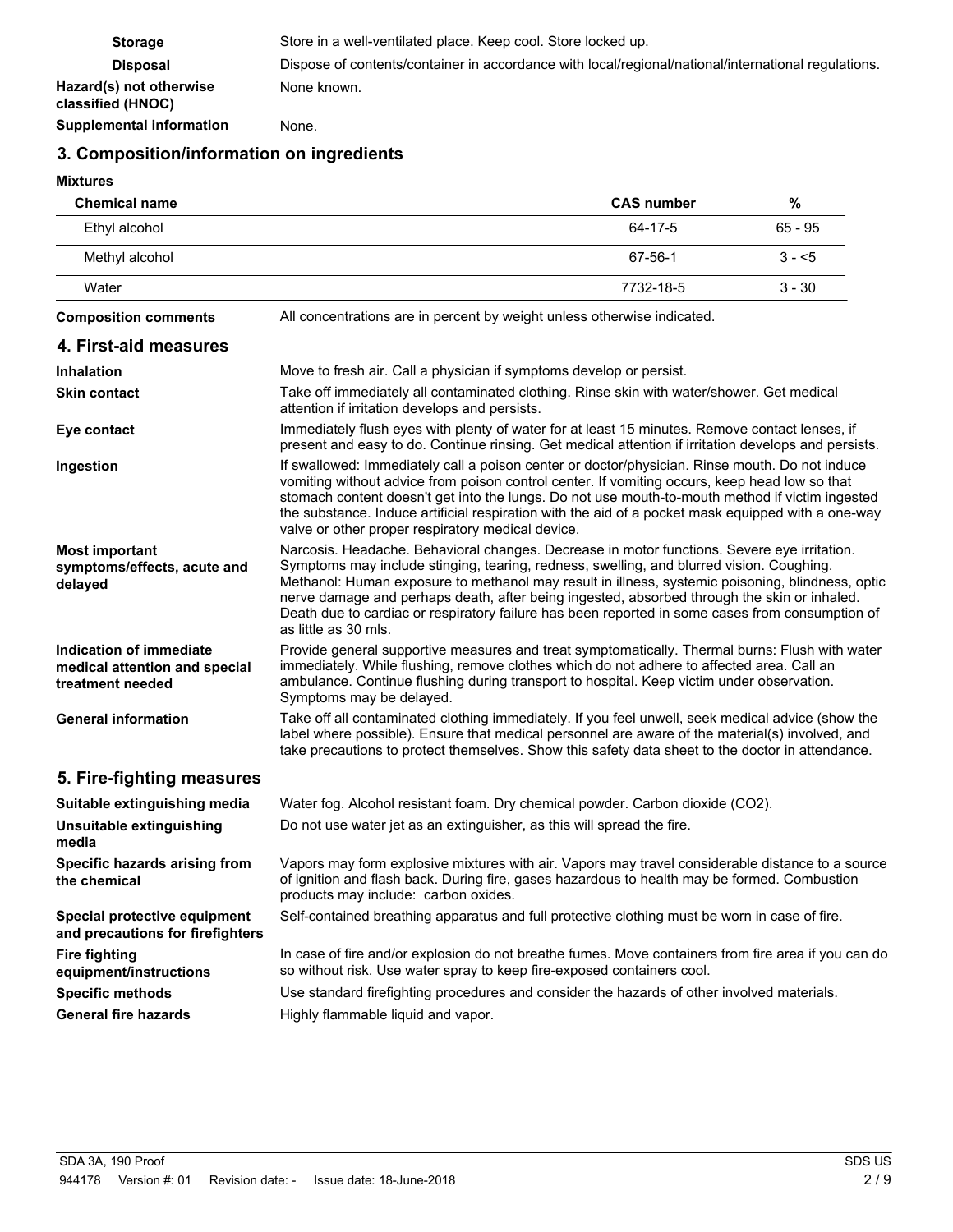## **6. Accidental release measures**

| Personal precautions,<br>protective equipment and<br>emergency procedures | Keep unnecessary personnel away. Keep people away from and upwind of spill/leak. Eliminate all<br>ignition sources (no smoking, flares, sparks, or flames in immediate area). Wear appropriate<br>protective equipment and clothing during clean-up. Do not breathe mist or vapor. Do not touch<br>damaged containers or spilled material unless wearing appropriate protective clothing. Ventilate<br>closed spaces before entering them. Local authorities should be advised if significant spillages<br>cannot be contained. For personal protection, see section 8 of the SDS.                                                             |
|---------------------------------------------------------------------------|------------------------------------------------------------------------------------------------------------------------------------------------------------------------------------------------------------------------------------------------------------------------------------------------------------------------------------------------------------------------------------------------------------------------------------------------------------------------------------------------------------------------------------------------------------------------------------------------------------------------------------------------|
| <b>Methods and materials for</b><br>containment and cleaning up           | Eliminate all ignition sources (no smoking, flares, sparks, or flames in immediate area). Keep<br>combustibles (wood, paper, oil, etc.) away from spilled material. Take precautionary measures<br>against static discharge. Use only non-sparking tools. The product is completely soluble in water.                                                                                                                                                                                                                                                                                                                                          |
|                                                                           | Large Spills: Stop the flow of material, if this is without risk. Dike the spilled material, where this is<br>possible. Use a non-combustible material like vermiculite, sand or earth to soak up the product<br>and place into a container for later disposal. Following product recovery, flush area with water.                                                                                                                                                                                                                                                                                                                             |
|                                                                           | Small Spills: Absorb with earth, sand or other non-combustible material and transfer to containers<br>for later disposal. Wipe up with absorbent material (e.g. cloth, fleece). Clean surface thoroughly to<br>remove residual contamination.                                                                                                                                                                                                                                                                                                                                                                                                  |
|                                                                           | Never return spills to original containers for re-use. For waste disposal, see section 13 of the SDS.                                                                                                                                                                                                                                                                                                                                                                                                                                                                                                                                          |
| <b>Environmental precautions</b>                                          | Avoid discharge into drains, water courses or onto the ground.                                                                                                                                                                                                                                                                                                                                                                                                                                                                                                                                                                                 |
| 7. Handling and storage                                                   |                                                                                                                                                                                                                                                                                                                                                                                                                                                                                                                                                                                                                                                |
| <b>Precautions for safe handling</b>                                      | Do not handle, store or open near an open flame, sources of heat or sources of ignition. Protect<br>material from direct sunlight. Explosion-proof general and local exhaust ventilation. Take<br>precautionary measures against static discharges. All equipment used when handling the product<br>must be grounded. Use non-sparking tools and explosion-proof equipment. Avoid contact with<br>eyes. Do not breathe mist or vapor. Avoid prolonged exposure. When using, do not eat, drink or<br>smoke. Wear appropriate personal protective equipment. Wash hands thoroughly after handling.<br>Observe good industrial hygiene practices. |
| Conditions for safe storage,<br>including any incompatibilities           | Store locked up. Keep away from heat, sparks and open flame. Prevent electrostatic charge<br>build-up by using common bonding and grounding techniques. Store in a cool, dry place out of<br>direct sunlight. Store in tightly closed container. Store in a well-ventilated place. Keep in an area<br>equipped with sprinklers. Store away from incompatible materials (see Section 10 of the SDS).                                                                                                                                                                                                                                            |

# **8. Exposure controls/personal protection**

### **Occupational exposure limits**

## **US. OSHA Table Z-1 Limits for Air Contaminants (29 CFR 1910.1000)**

| <b>Components</b>                           | <b>Type</b> | <b>Value</b> |  |
|---------------------------------------------|-------------|--------------|--|
| Ethyl alcohol (CAS 64-17-5)                 | <b>PEL</b>  | 1900 mg/m3   |  |
|                                             |             | 1000 ppm     |  |
| Methyl alcohol (CAS<br>$67-56-1)$           | <b>PEL</b>  | 260 mg/m3    |  |
|                                             |             | 200 ppm      |  |
| <b>US. ACGIH Threshold Limit Values</b>     |             |              |  |
| <b>Components</b>                           | <b>Type</b> | Value        |  |
| Ethyl alcohol (CAS 64-17-5)                 | <b>STEL</b> | 1000 ppm     |  |
| Methyl alcohol (CAS<br>$67-56-1)$           | <b>STEL</b> | 250 ppm      |  |
|                                             | <b>TWA</b>  | 200 ppm      |  |
| US. NIOSH: Pocket Guide to Chemical Hazards |             |              |  |
| <b>Components</b>                           | <b>Type</b> | Value        |  |
| Ethyl alcohol (CAS 64-17-5)                 | <b>TWA</b>  | 1900 mg/m3   |  |
|                                             |             | 1000 ppm     |  |
| Methyl alcohol (CAS<br>$67-56-1)$           | <b>STEL</b> | 325 mg/m3    |  |
|                                             |             | 250 ppm      |  |
|                                             | <b>TWA</b>  | 260 mg/m3    |  |
|                                             |             |              |  |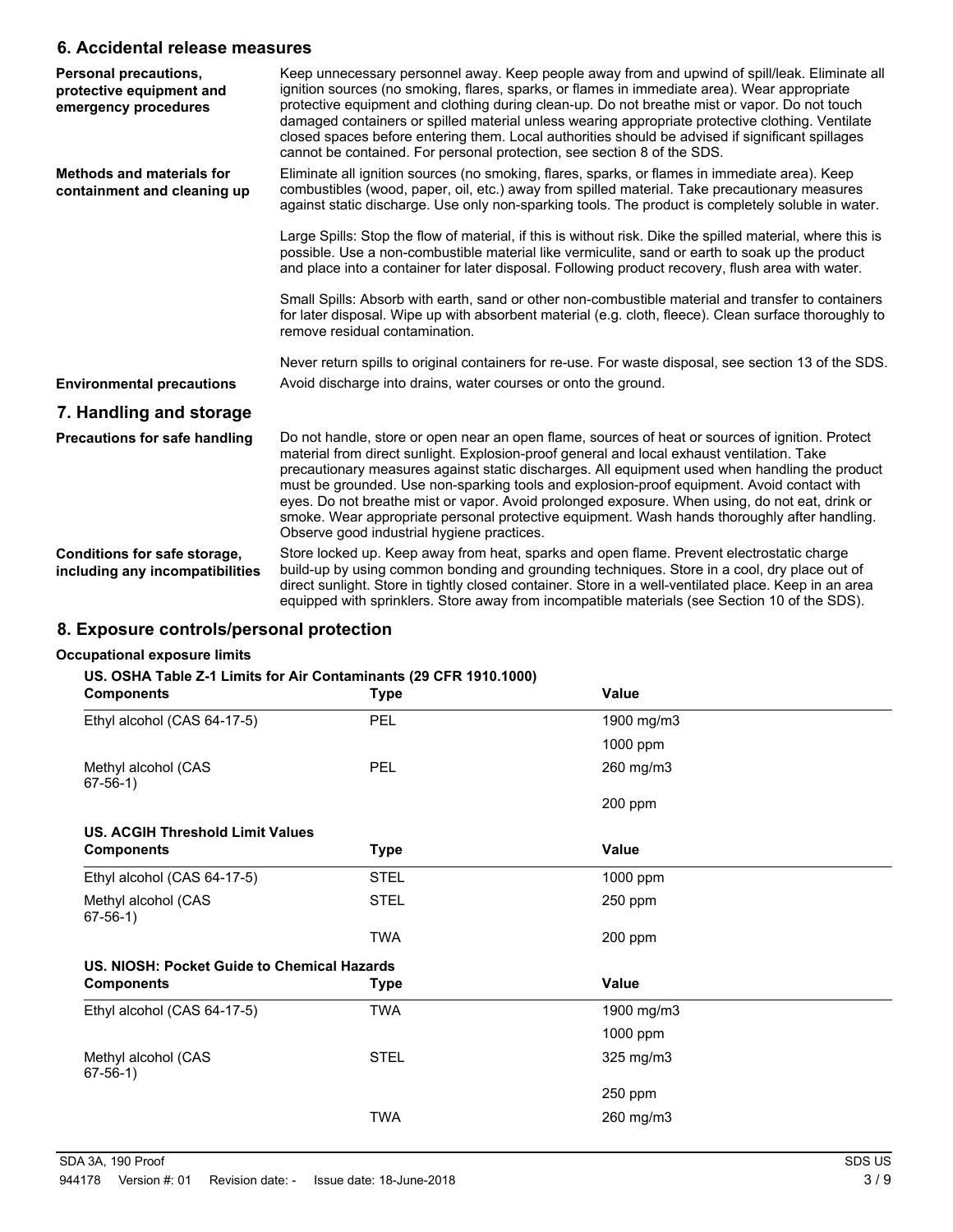| US. NIOSH: Pocket Guide to Chemical Hazards                                 |                                   |                                                                                                                                                                                                                                                                                                                                                                                                       |                                   |                                                                                          |
|-----------------------------------------------------------------------------|-----------------------------------|-------------------------------------------------------------------------------------------------------------------------------------------------------------------------------------------------------------------------------------------------------------------------------------------------------------------------------------------------------------------------------------------------------|-----------------------------------|------------------------------------------------------------------------------------------|
| <b>Components</b>                                                           |                                   | <b>Type</b>                                                                                                                                                                                                                                                                                                                                                                                           |                                   | Value                                                                                    |
|                                                                             |                                   |                                                                                                                                                                                                                                                                                                                                                                                                       |                                   | 200 ppm                                                                                  |
| <b>Biological limit values</b>                                              |                                   |                                                                                                                                                                                                                                                                                                                                                                                                       |                                   |                                                                                          |
| <b>ACGIH Biological Exposure Indices</b>                                    |                                   |                                                                                                                                                                                                                                                                                                                                                                                                       |                                   |                                                                                          |
| <b>Components</b>                                                           | <b>Value</b>                      | <b>Determinant</b>                                                                                                                                                                                                                                                                                                                                                                                    | Specimen                          | <b>Sampling Time</b>                                                                     |
| Methyl alcohol (CAS<br>$67-56-1)$                                           | $15 \text{ mg/l}$                 | Methanol                                                                                                                                                                                                                                                                                                                                                                                              | Urine                             |                                                                                          |
| * - For sampling details, please see the source document.                   |                                   |                                                                                                                                                                                                                                                                                                                                                                                                       |                                   |                                                                                          |
| <b>Exposure guidelines</b>                                                  |                                   |                                                                                                                                                                                                                                                                                                                                                                                                       |                                   |                                                                                          |
| US - California OELs: Skin designation                                      |                                   |                                                                                                                                                                                                                                                                                                                                                                                                       |                                   |                                                                                          |
| Methyl alcohol (CAS 67-56-1)                                                |                                   |                                                                                                                                                                                                                                                                                                                                                                                                       | Can be absorbed through the skin. |                                                                                          |
| US - Minnesota Haz Subs: Skin designation applies                           |                                   |                                                                                                                                                                                                                                                                                                                                                                                                       |                                   |                                                                                          |
| Methyl alcohol (CAS 67-56-1)                                                |                                   |                                                                                                                                                                                                                                                                                                                                                                                                       | Skin designation applies.         |                                                                                          |
| US - Tennessee OELs: Skin designation                                       |                                   |                                                                                                                                                                                                                                                                                                                                                                                                       |                                   |                                                                                          |
| Methyl alcohol (CAS 67-56-1)                                                |                                   |                                                                                                                                                                                                                                                                                                                                                                                                       | Can be absorbed through the skin. |                                                                                          |
| US ACGIH Threshold Limit Values: Skin designation                           |                                   |                                                                                                                                                                                                                                                                                                                                                                                                       |                                   |                                                                                          |
| Methyl alcohol (CAS 67-56-1)<br>US. NIOSH: Pocket Guide to Chemical Hazards |                                   |                                                                                                                                                                                                                                                                                                                                                                                                       | Can be absorbed through the skin. |                                                                                          |
| Methyl alcohol (CAS 67-56-1)                                                |                                   |                                                                                                                                                                                                                                                                                                                                                                                                       | Can be absorbed through the skin. |                                                                                          |
| Appropriate engineering<br>controls                                         | shower.                           | Good general ventilation should be used. Ventilation rates should be matched to conditions. If<br>applicable, use process enclosures, local exhaust ventilation, or other engineering controls to<br>maintain airborne levels below recommended exposure limits. If exposure limits have not been<br>established, maintain airborne levels to an acceptable level. Provide eyewash station and safety |                                   |                                                                                          |
| Individual protection measures, such as personal protective equipment       |                                   |                                                                                                                                                                                                                                                                                                                                                                                                       |                                   |                                                                                          |
| <b>Eye/face protection</b>                                                  | Chemical goggles are recommended. |                                                                                                                                                                                                                                                                                                                                                                                                       |                                   |                                                                                          |
|                                                                             |                                   |                                                                                                                                                                                                                                                                                                                                                                                                       |                                   |                                                                                          |
| <b>Skin protection</b><br><b>Hand protection</b>                            |                                   | Wear appropriate chemical resistant gloves. Suitable gloves can be recommended by the glove<br>supplier. Be aware that the liquid may penetrate the gloves. Frequent change is advisable.                                                                                                                                                                                                             |                                   |                                                                                          |
| <b>Skin protection</b>                                                      |                                   |                                                                                                                                                                                                                                                                                                                                                                                                       |                                   |                                                                                          |
| <b>Other</b>                                                                |                                   |                                                                                                                                                                                                                                                                                                                                                                                                       |                                   | Wear appropriate chemical resistant clothing. Use of an impervious apron is recommended. |
| <b>Respiratory protection</b>                                               |                                   | In case of insufficient ventilation, wear suitable respiratory equipment.                                                                                                                                                                                                                                                                                                                             |                                   |                                                                                          |
| <b>Thermal hazards</b>                                                      |                                   | Wear appropriate thermal protective clothing, when necessary.                                                                                                                                                                                                                                                                                                                                         |                                   |                                                                                          |
| <b>General hygiene</b><br>considerations                                    |                                   | When using do not smoke. Always observe good personal hygiene measures, such as washing<br>after handling the material and before eating, drinking, and/or smoking. Routinely wash work<br>clothing and protective equipment to remove contaminants.                                                                                                                                                  |                                   |                                                                                          |
| 9. Physical and chemical properties                                         |                                   |                                                                                                                                                                                                                                                                                                                                                                                                       |                                   |                                                                                          |
|                                                                             |                                   |                                                                                                                                                                                                                                                                                                                                                                                                       |                                   |                                                                                          |

| Appearance                                 |                                            |
|--------------------------------------------|--------------------------------------------|
| <b>Physical state</b>                      | Liguid.                                    |
| Form                                       | Liquid.                                    |
| Color                                      | Clear liquid; invisible vapor.             |
| Odor                                       | Not available.                             |
| <b>Odor threshold</b>                      | Not available.                             |
| рH                                         | Not available.                             |
| Melting point/freezing point               | $-227.2$ °F (-144 °C)                      |
| Initial boiling point and boiling<br>range | 173.12 °F (78.4 °C)                        |
| <b>Flash point</b>                         | 55.4 - 60.8 °F (13.0 - 16.0 °C) Closed Cup |
| <b>Evaporation rate</b>                    | $3.2$ (butyl acetate = 1)                  |
| Flammability (solid, gas)                  | Not applicable.                            |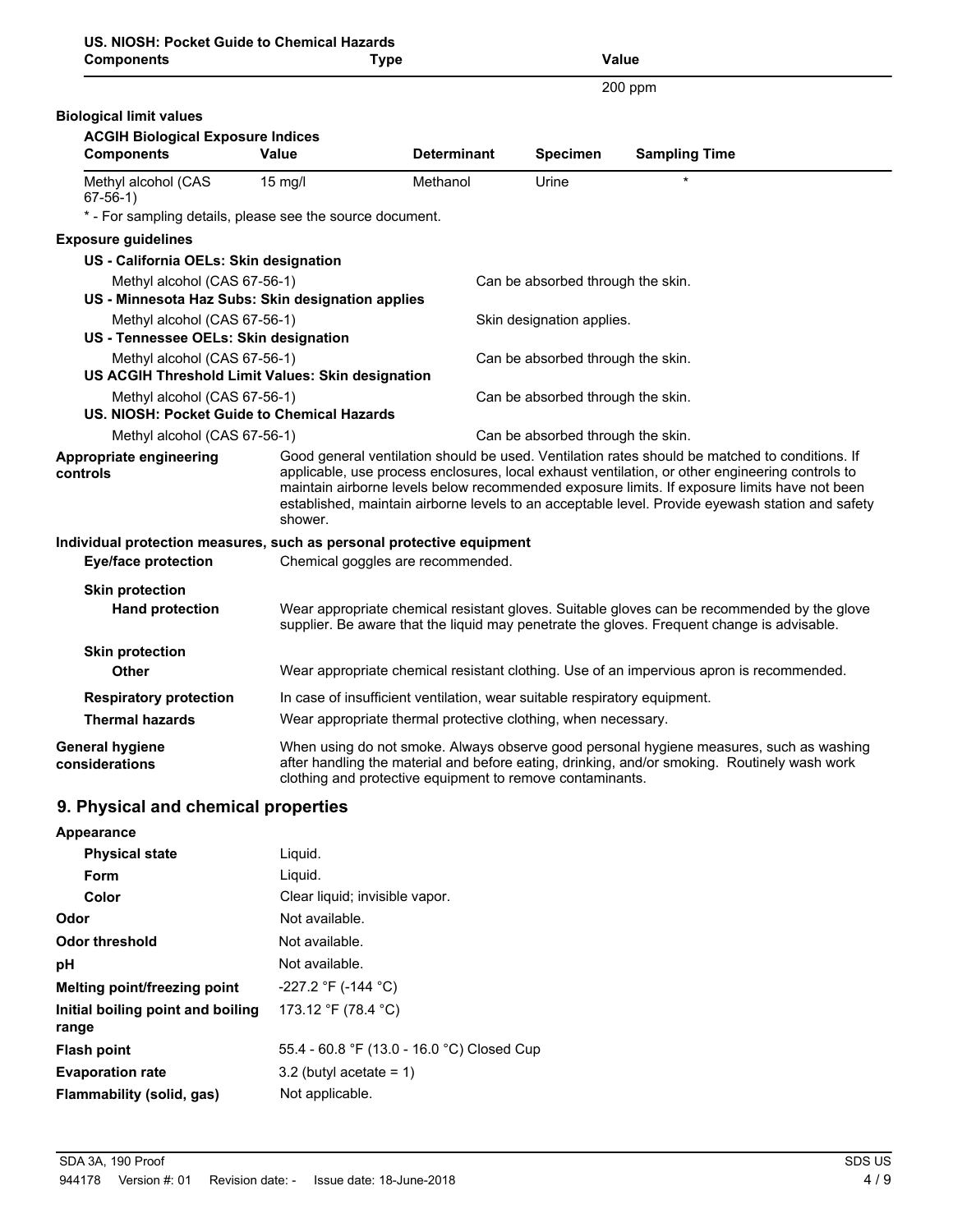## **Upper/lower flammability or explosive limits**

| <b>Flammability limit - lower</b><br>$(\%)$       | 3.3 % v/v (ethyl alcohol)                                                                     |
|---------------------------------------------------|-----------------------------------------------------------------------------------------------|
|                                                   | 6 % v/v (methyl alcohol)                                                                      |
| <b>Flammability limit - upper</b><br>(%)          | 19 % v/v (ethyl alcohol)                                                                      |
|                                                   | 36 % v/v (methyl alcohol)                                                                     |
| Vapor pressure                                    | 5.99 kPa (ethyl alcohol) (68 °F (20 °C))                                                      |
| Vapor density                                     | $1.45$ (air = 1)                                                                              |
| <b>Relative density</b>                           | 7.04 lb/gal (60.01 °F (15.56 °C))                                                             |
| Solubility(ies)                                   |                                                                                               |
| Solubility (water)                                | completely soluble in water                                                                   |
| <b>Partition coefficient</b><br>(n-octanol/water) | Not available.                                                                                |
| <b>Auto-ignition temperature</b>                  | 685.4 °F (363 °C) (ethyl alcohol)                                                             |
| <b>Decomposition temperature</b>                  | Not available.                                                                                |
| <b>Viscosity</b>                                  | Not available.                                                                                |
| <b>Other information</b>                          |                                                                                               |
| <b>Explosive properties</b>                       | Not explosive.                                                                                |
| <b>Oxidizing properties</b>                       | Not oxidizing.                                                                                |
| <b>Shelf life</b>                                 | estimated                                                                                     |
| 10. Stability and reactivity                      |                                                                                               |
| <b>Reactivity</b>                                 | The product is stable and non-reactive under normal conditions of use, storage and transport. |
| <b>Chemical stability</b>                         | Vapors may form explosive mixtures with air.                                                  |
| <b>Possibility of hazardous</b><br>reactions      | Hazardous polymerization does not occur.                                                      |

Keep away from heat, hot surfaces, sparks, open flames and other ignition sources. Avoid temperatures exceeding the flash point. Contact with incompatible materials. **Conditions to avoid Incompatible materials** Strong oxidizing agents. Strong inorganic acids. **Hazardous decomposition** No hazardous decomposition products are known. **products**

# **11. Toxicological information**

#### **Information on likely routes of exposure**

| <b>Inhalation</b>                                                                  | Causes damage to organs (central nervous system, optic nerve) by inhalation. Prolonged<br>inhalation may be harmful.                                                                                                                                                                                                                                                                                                                                                                                                  |
|------------------------------------------------------------------------------------|-----------------------------------------------------------------------------------------------------------------------------------------------------------------------------------------------------------------------------------------------------------------------------------------------------------------------------------------------------------------------------------------------------------------------------------------------------------------------------------------------------------------------|
| <b>Skin contact</b>                                                                | No adverse effects due to skin contact are expected.                                                                                                                                                                                                                                                                                                                                                                                                                                                                  |
| Eye contact                                                                        | Causes serious eye irritation.                                                                                                                                                                                                                                                                                                                                                                                                                                                                                        |
| Ingestion                                                                          | Expected to be a low ingestion hazard.                                                                                                                                                                                                                                                                                                                                                                                                                                                                                |
| Symptoms related to the<br>physical, chemical and<br>toxicological characteristics | Narcosis. Headache. Behavioral changes. Decrease in motor functions. Severe eye irritation.<br>Symptoms may include stinging, tearing, redness, swelling, and blurred vision. Coughing.<br>Methanol: Human exposure to methanol may result in illness, systemic poisoning, blindness, optic<br>nerve damage and perhaps death, after being ingested, absorbed through the skin or inhaled.<br>Death due to cardiac or respiratory failure has been reported in some cases from consumption of<br>as little as 30 mls. |

#### **Information on toxicological effects**

| <b>Acute toxicity</b>       | May be harmful if swallowed.          |                         |  |
|-----------------------------|---------------------------------------|-------------------------|--|
| <b>Components</b>           | <b>Species</b><br><b>Test Results</b> |                         |  |
| Ethyl alcohol (CAS 64-17-5) |                                       |                         |  |
| <b>Acute</b>                |                                       |                         |  |
| <b>Inhalation</b>           |                                       |                         |  |
| Vapor                       |                                       |                         |  |
| <b>LC50</b>                 | Rat                                   | 117 - 125 mg/l, 4 Hours |  |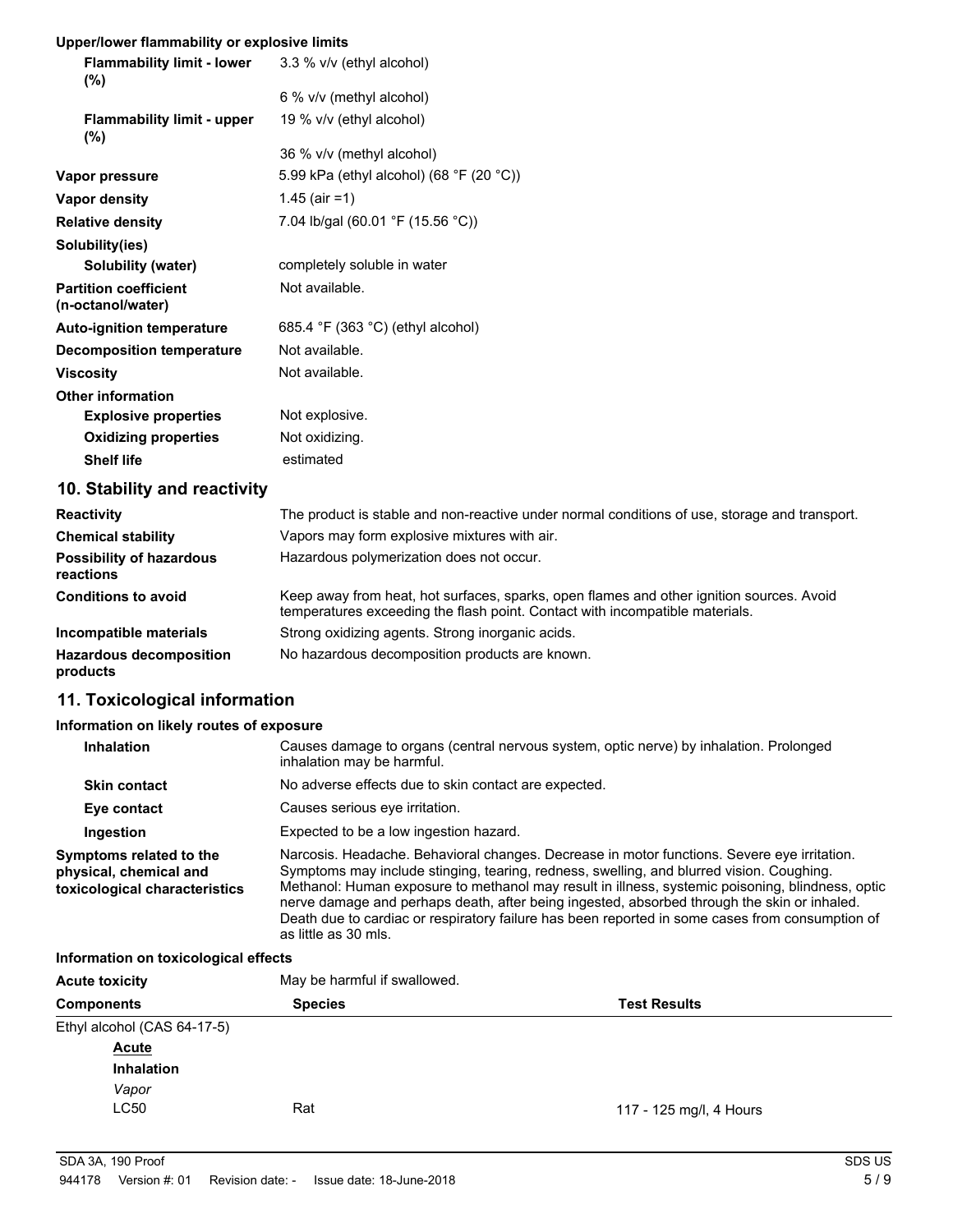| <b>Components</b>                                     | <b>Species</b>                                                                                                      | <b>Test Results</b> |  |
|-------------------------------------------------------|---------------------------------------------------------------------------------------------------------------------|---------------------|--|
| Oral                                                  |                                                                                                                     |                     |  |
| LD50                                                  | Rat                                                                                                                 | 10470 mg/kg         |  |
| Water (CAS 7732-18-5)                                 |                                                                                                                     |                     |  |
| <b>Acute</b>                                          |                                                                                                                     |                     |  |
| Oral                                                  |                                                                                                                     |                     |  |
| LD <sub>50</sub>                                      | Rat                                                                                                                 | > 89800 mg/kg       |  |
| <b>Skin corrosion/irritation</b>                      | Prolonged skin contact may cause temporary irritation.                                                              |                     |  |
| Serious eye damage/eye<br>irritation                  | Causes serious eye irritation.                                                                                      |                     |  |
| Respiratory or skin sensitization                     |                                                                                                                     |                     |  |
| <b>Respiratory sensitization</b>                      | Not a respiratory sensitizer.                                                                                       |                     |  |
| <b>Skin sensitization</b>                             | This product is not expected to cause skin sensitization.                                                           |                     |  |
| Germ cell mutagenicity                                | No data available to indicate product or any components present at greater than 0.1% are<br>mutagenic or genotoxic. |                     |  |
| Carcinogenicity                                       | Not classifiable as to carcinogenicity to humans.                                                                   |                     |  |
|                                                       | IARC Monographs. Overall Evaluation of Carcinogenicity                                                              |                     |  |
| Not listed.                                           |                                                                                                                     |                     |  |
| <b>NTP Report on Carcinogens</b>                      |                                                                                                                     |                     |  |
| Not listed.                                           | OSHA Specifically Regulated Substances (29 CFR 1910.1001-1053)                                                      |                     |  |
| Not regulated.                                        |                                                                                                                     |                     |  |
| <b>Reproductive toxicity</b>                          | This product is not expected to cause reproductive or developmental effects.                                        |                     |  |
| Specific target organ toxicity -<br>single exposure   | Causes damage to organs (central nervous system, optic nerve) by inhalation.                                        |                     |  |
| Specific target organ toxicity -<br>repeated exposure | Not classified.                                                                                                     |                     |  |
| <b>Aspiration hazard</b>                              | Not an aspiration hazard.                                                                                           |                     |  |
| <b>Chronic effects</b>                                | Prolonged inhalation may be harmful.                                                                                |                     |  |
|                                                       |                                                                                                                     |                     |  |

# **12. Ecological information**

### **Ecotoxicity**

The product is not classified as environmentally hazardous. However, this does not exclude the possibility that large or frequent spills can have a harmful or damaging effect on the environment.

| <b>Components</b>           |             | <b>Species</b>            | <b>Test Results</b>  |
|-----------------------------|-------------|---------------------------|----------------------|
| Ethyl alcohol (CAS 64-17-5) |             |                           |                      |
| <b>Aquatic</b>              |             |                           |                      |
| Algae                       | EC10        | Freshwater algae          | 11.5 mg/l, 72 hours  |
|                             | <b>EC50</b> | Freshwater algae          | 275 mg/l, 72 hours   |
|                             |             | Marine water algae        | 1900 mg/l            |
|                             | <b>NOEC</b> | Marine water algae        | 1580 mg/l            |
| <b>Fish</b>                 | <b>LC50</b> | Freshwater fish           | 11200 mg/l, 24 hours |
|                             | <b>NOEC</b> | Freshwater fish           | 250 mg/l             |
| Invertebrate                | <b>EC50</b> | Freshwater invertebrate   | 5012 mg/l, 48 hours  |
|                             |             | Marine water invertebrate | 857 mg/l, 48 hours   |
|                             | <b>NOEC</b> | Freshwater invertebrate   | 9.6 mg/l, 10 days    |
|                             |             | Marine water invertebrate | 79 mg/l, 96 hours    |
| Other                       | EC50        | Lemna minor               | 4432 mg/l, 7 days    |
|                             | <b>NOEC</b> | Lemna minor               | 280 mg/l, 7 days     |
| <b>Other</b>                |             |                           |                      |
| Micro-organisms             | LC50        | Micro-organisms           | 5800 mg/l, 4 hours   |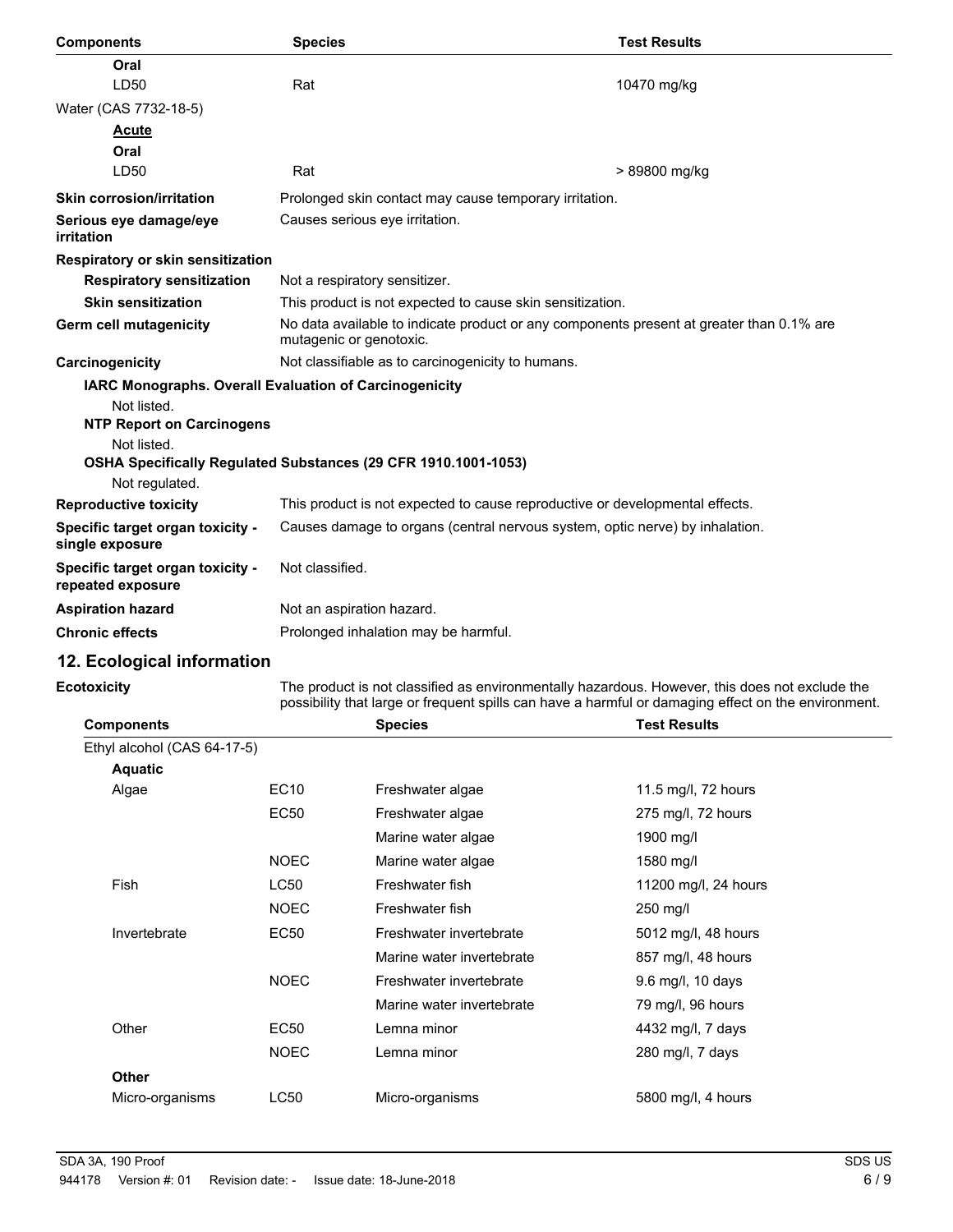| <b>Components</b>                        |                                                                                                                                                                                                                                                                                                                        | <b>Species</b>                                             | <b>Test Results</b>    |
|------------------------------------------|------------------------------------------------------------------------------------------------------------------------------------------------------------------------------------------------------------------------------------------------------------------------------------------------------------------------|------------------------------------------------------------|------------------------|
| <b>Terrestial</b>                        |                                                                                                                                                                                                                                                                                                                        |                                                            |                        |
| Plant                                    | <b>EC50</b>                                                                                                                                                                                                                                                                                                            | Terrestrial plant                                          | 633 mg/kg dw           |
| Methyl alcohol (CAS 67-56-1)             |                                                                                                                                                                                                                                                                                                                        |                                                            |                        |
| <b>Aquatic</b>                           |                                                                                                                                                                                                                                                                                                                        |                                                            |                        |
| Acute                                    |                                                                                                                                                                                                                                                                                                                        |                                                            |                        |
| Crustacea                                | <b>EC50</b>                                                                                                                                                                                                                                                                                                            | Daphnia magna                                              | > 10000 mg/l, 48 hours |
| Fish                                     | LC50                                                                                                                                                                                                                                                                                                                   | Bluegill (Lepomis macrochirus)                             | 15400 mg/l, 96 hours   |
| Persistence and degradability            |                                                                                                                                                                                                                                                                                                                        | No data is available on the degradability of this product. |                        |
| <b>Bioaccumulative potential</b>         |                                                                                                                                                                                                                                                                                                                        |                                                            |                        |
| <b>Mobility in soil</b>                  |                                                                                                                                                                                                                                                                                                                        | The product is completely soluble in water.                |                        |
| Other adverse effects                    | No other adverse environmental effects (e.g. ozone depletion, photochemical ozone creation<br>potential, endocrine disruption, global warming potential) are expected from this component.                                                                                                                             |                                                            |                        |
| 13. Disposal considerations              |                                                                                                                                                                                                                                                                                                                        |                                                            |                        |
| <b>Disposal instructions</b>             | Collect and reclaim or dispose in sealed containers at licensed waste disposal site. Incinerate the<br>material under controlled conditions in an approved incinerator. Do not incinerate sealed<br>containers. Dispose of contents/container in accordance with local/regional/national/international<br>regulations. |                                                            |                        |
| <b>Local disposal regulations</b>        | Dispose in accordance with all applicable regulations.                                                                                                                                                                                                                                                                 |                                                            |                        |
| <b>Hazardous waste code</b>              | The waste code should be assigned in discussion between the user, the producer and the waste<br>disposal company.                                                                                                                                                                                                      |                                                            |                        |
| Waste from residues / unused<br>products | Dispose of in accordance with local regulations. Empty containers or liners may retain some<br>product residues. This material and its container must be disposed of in a safe manner (see:<br>Disposal instructions).                                                                                                 |                                                            |                        |
| <b>Contaminated packaging</b>            | Since emptied containers may retain product residue, follow label warnings even after container is<br>emptied. Empty containers should be taken to an approved waste handling site for recycling or<br>disposal.                                                                                                       |                                                            |                        |
| <b>14. Transport information</b>         |                                                                                                                                                                                                                                                                                                                        |                                                            |                        |

# **14. Transport information**

| וטע         |                                   |                                                                                                      |
|-------------|-----------------------------------|------------------------------------------------------------------------------------------------------|
|             | <b>UN number</b>                  | <b>UN1987</b>                                                                                        |
|             | UN proper shipping name           | Alcohols, n.o.s. (Ethyl alcohol; Methyl alcohol)                                                     |
|             | <b>Transport hazard class(es)</b> |                                                                                                      |
|             | <b>Class</b>                      | 3                                                                                                    |
|             | <b>Subsidiary risk</b>            |                                                                                                      |
|             | Label(s)                          | 3                                                                                                    |
|             | <b>Packing group</b>              | $\mathbf{H}$                                                                                         |
|             | <b>Environmental hazards</b>      |                                                                                                      |
|             | <b>Marine pollutant</b>           | <b>No</b>                                                                                            |
|             |                                   | Special precautions for user Read safety instructions, SDS and emergency procedures before handling. |
|             | <b>Special provisions</b>         | 172, IB2, T7, TP1, TP8, TP28                                                                         |
|             | <b>Packaging exceptions</b>       | 4b, 150                                                                                              |
|             | Packaging non bulk                | 202                                                                                                  |
|             | Packaging bulk                    | 242                                                                                                  |
| <b>IATA</b> |                                   |                                                                                                      |
|             | <b>UN number</b>                  | <b>UN1987</b>                                                                                        |
|             | UN proper shipping name           | Alcohols, n.o.s. (Ethyl alcohol; Methyl alcohol)                                                     |
|             | Transport hazard class(es)        |                                                                                                      |
|             | <b>Class</b>                      | 3                                                                                                    |
|             | <b>Subsidiary risk</b>            |                                                                                                      |
|             | Packing group                     | $\mathbf{H}$                                                                                         |
|             | <b>Environmental hazards</b>      | <b>No</b>                                                                                            |
|             | <b>ERG Code</b>                   | 3L                                                                                                   |
|             |                                   | Special precautions for user Read safety instructions, SDS and emergency procedures before handling. |
| <b>IMDG</b> |                                   |                                                                                                      |
|             | <b>UN number</b>                  | <b>UN1987</b>                                                                                        |
|             | UN proper shipping name           | ALCOHOLS, N.O.S. (Ethyl alcohol; Methyl alcohol)                                                     |
|             |                                   |                                                                                                      |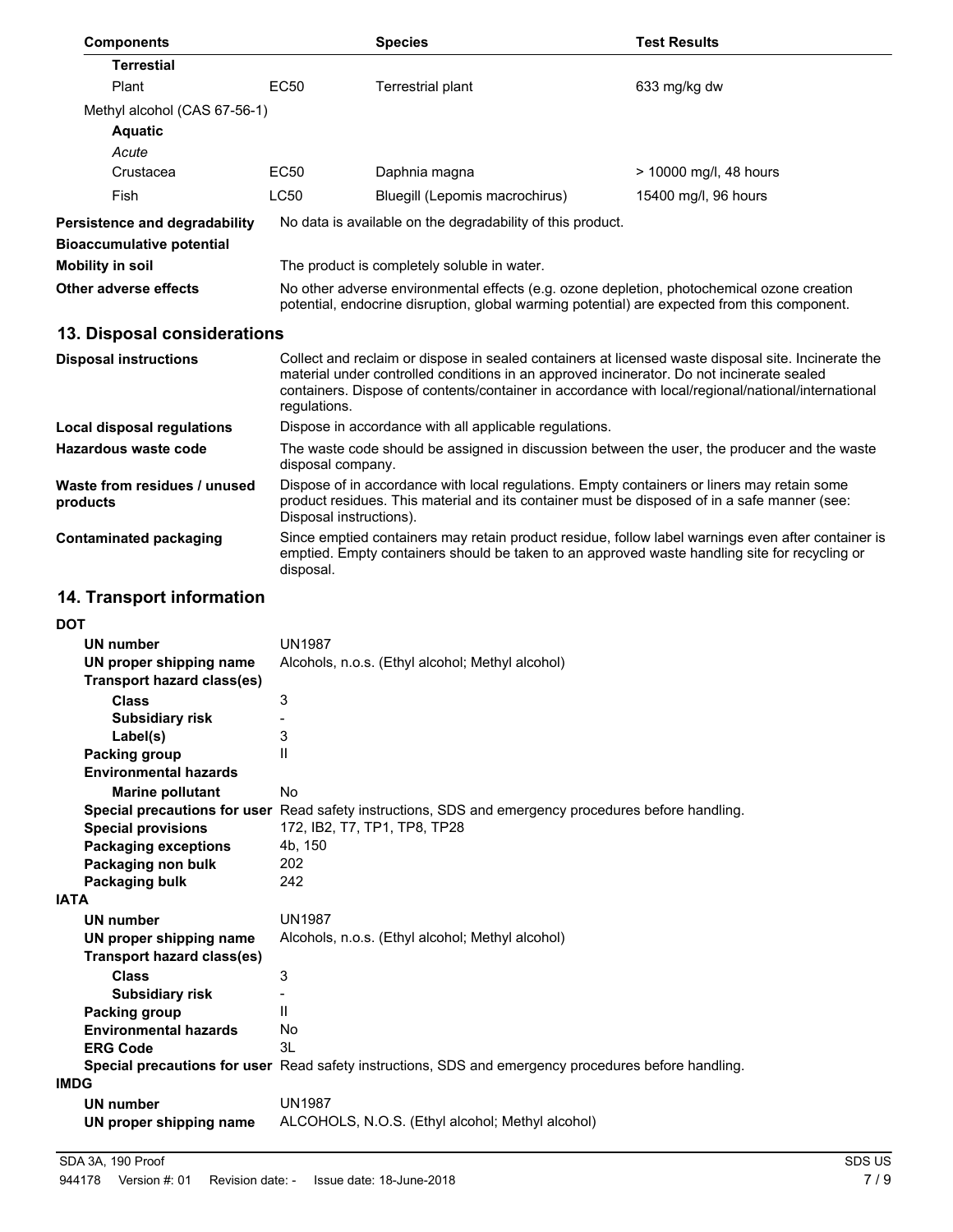| Transport hazard class(es)                                                                                       |                                      |                                                                                                                 |                                                                                              |        |
|------------------------------------------------------------------------------------------------------------------|--------------------------------------|-----------------------------------------------------------------------------------------------------------------|----------------------------------------------------------------------------------------------|--------|
| <b>Class</b>                                                                                                     | 3                                    |                                                                                                                 |                                                                                              |        |
| <b>Subsidiary risk</b>                                                                                           |                                      |                                                                                                                 |                                                                                              |        |
| <b>Packing group</b><br><b>Environmental hazards</b>                                                             | $\mathbf{H}$                         |                                                                                                                 |                                                                                              |        |
| <b>Marine pollutant</b>                                                                                          | No.                                  |                                                                                                                 |                                                                                              |        |
| EmS                                                                                                              | $F-E$ , S-D                          |                                                                                                                 |                                                                                              |        |
| Special precautions for user Read safety instructions, SDS and emergency procedures before handling.             | Not established.                     |                                                                                                                 |                                                                                              |        |
| Transport in bulk according to<br>Annex II of MARPOL 73/78 and<br>the IBC Code                                   |                                      |                                                                                                                 |                                                                                              |        |
| 15. Regulatory information                                                                                       |                                      |                                                                                                                 |                                                                                              |        |
| US federal regulations                                                                                           | Standard, 29 CFR 1910.1200.          |                                                                                                                 | This product is a "Hazardous Chemical" as defined by the OSHA Hazard Communication           |        |
| TSCA Section 12(b) Export Notification (40 CFR 707, Subpt. D)                                                    |                                      |                                                                                                                 |                                                                                              |        |
| Not regulated.<br><b>CERCLA Hazardous Substance List (40 CFR 302.4)</b>                                          |                                      |                                                                                                                 |                                                                                              |        |
| Methyl alcohol (CAS 67-56-1)<br><b>SARA 304 Emergency release notification</b>                                   |                                      | Listed.                                                                                                         |                                                                                              |        |
| Not regulated.                                                                                                   |                                      |                                                                                                                 |                                                                                              |        |
| OSHA Specifically Regulated Substances (29 CFR 1910.1001-1053)                                                   |                                      |                                                                                                                 |                                                                                              |        |
| Not regulated.                                                                                                   |                                      |                                                                                                                 |                                                                                              |        |
| Superfund Amendments and Reauthorization Act of 1986 (SARA)                                                      |                                      |                                                                                                                 |                                                                                              |        |
| <b>SARA 302 Extremely hazardous substance</b>                                                                    |                                      |                                                                                                                 |                                                                                              |        |
| Not listed.                                                                                                      |                                      |                                                                                                                 |                                                                                              |        |
| SARA 311/312 Hazardous<br>chemical                                                                               | Yes                                  |                                                                                                                 |                                                                                              |        |
| <b>Classified hazard</b><br>categories                                                                           | Serious eye damage or eye irritation | Flammable (gases, aerosols, liquids, or solids)<br>Specific target organ toxicity (single or repeated exposure) |                                                                                              |        |
| SARA 313 (TRI reporting)                                                                                         |                                      |                                                                                                                 |                                                                                              |        |
| <b>Chemical name</b>                                                                                             |                                      | <b>CAS number</b>                                                                                               | % by wt.                                                                                     |        |
| Methyl alcohol                                                                                                   |                                      | 67-56-1                                                                                                         | $3 - 5$                                                                                      |        |
| Other federal regulations                                                                                        |                                      |                                                                                                                 |                                                                                              |        |
| Clean Air Act (CAA) Section 112 Hazardous Air Pollutants (HAPs) List                                             |                                      |                                                                                                                 |                                                                                              |        |
| Methyl alcohol (CAS 67-56-1)<br>Clean Air Act (CAA) Section 112(r) Accidental Release Prevention (40 CFR 68.130) |                                      |                                                                                                                 |                                                                                              |        |
| Not regulated.                                                                                                   |                                      |                                                                                                                 |                                                                                              |        |
| <b>Safe Drinking Water Act</b><br>(SDWA)                                                                         | Not regulated.                       |                                                                                                                 |                                                                                              |        |
|                                                                                                                  |                                      |                                                                                                                 | FEMA Priority Substances Respiratory Health and Safety in the Flavor Manufacturing Workplace |        |
| Ethyl alcohol (CAS 64-17-5)                                                                                      |                                      | Low priority                                                                                                    |                                                                                              |        |
| <b>US state regulations</b>                                                                                      |                                      |                                                                                                                 |                                                                                              |        |
| US. Massachusetts RTK - Substance List                                                                           |                                      |                                                                                                                 |                                                                                              |        |
| Ethyl alcohol (CAS 64-17-5)                                                                                      |                                      |                                                                                                                 |                                                                                              |        |
| Methyl alcohol (CAS 67-56-1)<br>US. New Jersey Worker and Community Right-to-Know Act                            |                                      |                                                                                                                 |                                                                                              |        |
| Ethyl alcohol (CAS 64-17-5)                                                                                      |                                      |                                                                                                                 |                                                                                              |        |
| Methyl alcohol (CAS 67-56-1)<br>US. Pennsylvania Worker and Community Right-to-Know Law                          |                                      |                                                                                                                 |                                                                                              |        |
| Ethyl alcohol (CAS 64-17-5)                                                                                      |                                      |                                                                                                                 |                                                                                              |        |
| Methyl alcohol (CAS 67-56-1)                                                                                     |                                      |                                                                                                                 |                                                                                              |        |
| US. Rhode Island RTK                                                                                             |                                      |                                                                                                                 |                                                                                              |        |
| Ethyl alcohol (CAS 64-17-5)<br>Methyl alcohol (CAS 67-56-1)                                                      |                                      |                                                                                                                 |                                                                                              |        |
| SDA 3A, 190 Proof                                                                                                |                                      |                                                                                                                 |                                                                                              | SDS US |